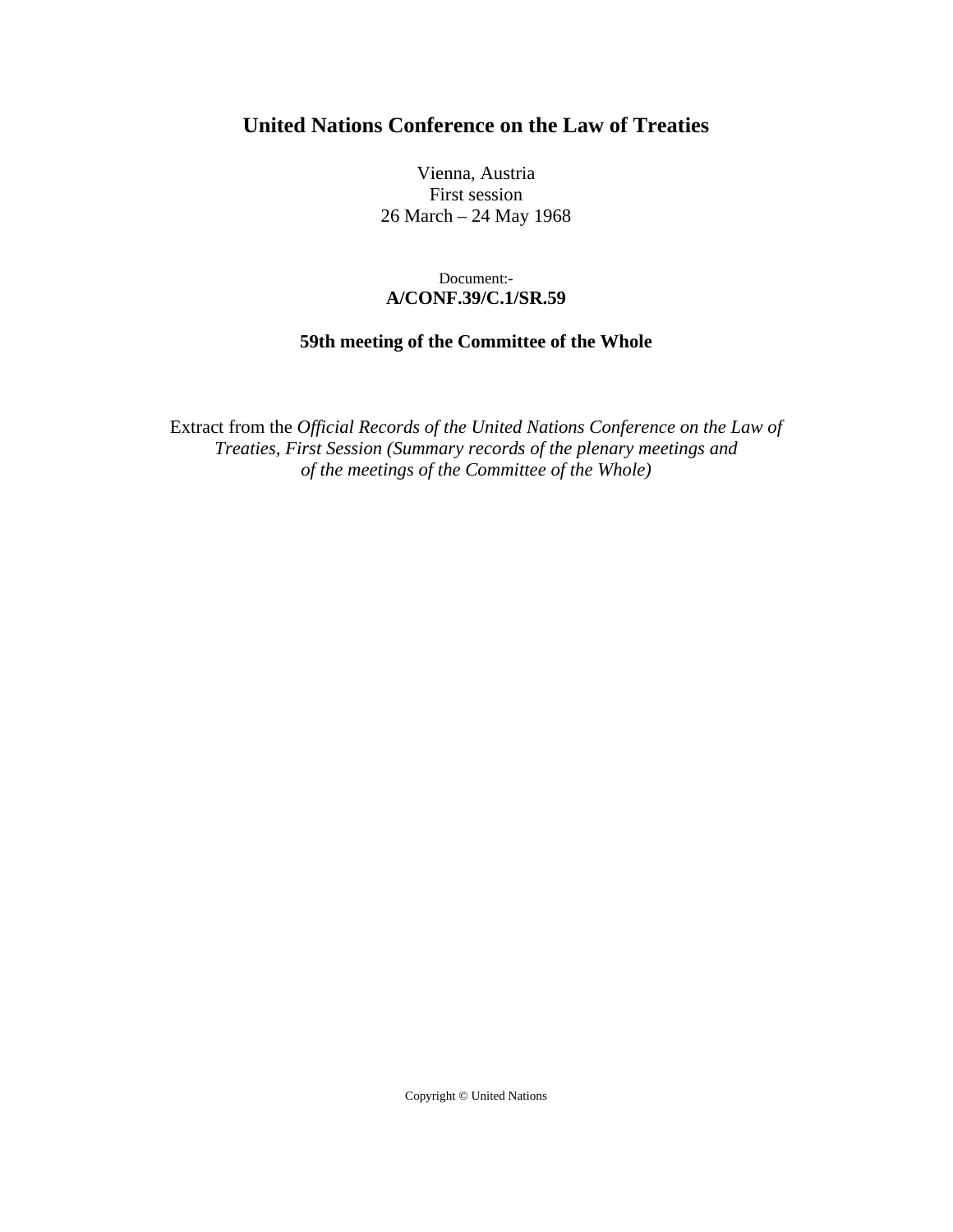#### **FIFTY-NINTH** MEETING

*Wednesday, 8 May 1968, at 3.10p.m.*

*Chairman:* Mr. ELIAS (Nigeria)

- **Consideration of the question of the law of treaties in accordance with resolution 2166** (XXI) **adopted by the General Assembly on 5 December 1966** *(continued)*
- *Article 53* (Denunciation of a treaty containing no provision regarding termination) *(continued)*

1. The CHAIRMAN invited the Committee to continue its consideration of article 53 of the International Law Commission's draft.<sup>1</sup>

2. Sir Francis VALLAT (United Kingdom), introducing his delegation's amendment (A/CONF.39/C.1/L.311), said he thought article 53 could act as a safety-valve in the future convention, because it would permit the termination of or withdrawal from a treaty to take place smoothly and possibly as a matter of negotiation, without giving cause for controversy. By specifying a period of twelve months, paragraph 2 left sufficient time for discussion and negotiation before the notice took effect.

3. The task of the Conference was to strike a balance between the binding character of a treaty and the need to terminate it in certain circumstances. The stability of treaties had to be ensured in the interests of international peace and security, but provision also had to be made for parties to withdraw from treaties which, although of indefinite duration, were intrinsically temporary in character. The problem was to find the right formula for article 53. The Peruvian amendment (A/ CONF.39/C.1/L.303) was too narrow and that submitted by Spain, Colombia and Venezuela (A/CONF.39/C.1/ L.307 and Add.l and 2) too general. The Cuban amendment (A/CONF.39/C.1/L.160), on the other hand, was very much in line with the purpose of the United Kingdom amendment  $(A/CONF.39/C.1/L.311)$ , which was designed to introduce an additional ground for termination and stipulated that the right of denunciation or withdrawal might be implied from " the character of the treaty ". In view of the strong arguments advanced in favour of such a provision, especially by the Cuban representative, he thought it unnecessary to justify his delegation's amendment further.

4. Mr. EVRIGENIS (Greece) said that his delegation's amendment (A/CONF.39/C.1/L.315) was similar to and based on the same grounds as the amendments by Cuba (A/CONF.39/C.1/L.160), Peru (A/CONF.39/C.1/L.303) Spain, Colombia and Venezuela (A/CONF.39/C.1/L.307 and Add.l and 2) and the United Kingdom (A/CONF.39/ C.1/L.311).

5. It was a universally recognized principle of law that the implied intention of the parties should be sought and established in the light of the circumstances in which the agreement was made. That principle was clearly expressed by the International Law Commission in paragraph (5) of its commentary to article 53 in the statement that the right of denunciation or withdrawal would not be implied

" unless it appears from the general circumstances of the case that the parties intended to allow the possibility or unilateral denunciation or withdrawal". The Greek amendment simply inserted that proviso in the text of article 53. The wording of the Greek amendment was more flexible and more general than that of the other amendments to the same effect, so that it would cover all the objective circumstances which should be taken into account, where necessary, in determining the implied will of the parties, such as the nature of the treaty, the circumstances of its negotiation and conclusion and any other circumstance external or internal to the treaty which might enable the existence of an implied intention to be deduced in a particular case. It would be remembered that the expression " in the light of all the circumstances of the case " was commonly used in the same context in international private contracts. The principle that the implied intention of the parties regarding the law applicable to the contract should be sought " in the light of the circumstances of the case " had been unanimously confirmed both by legal theory and by judicial decisions in many countries; it would be useful to establish it also with respect to international treaties.

6. Mr. CASTREN (Finland) said that his delegation was entirely satisfied with the principle and formulation of article 53, which confirmed clearly and precisely the *pacta sunt servanda* principle. Accordingly, it could not support the five amendments submitted to that article; those amendments tended to substitute vague formulas for the International Law Commission's far more precise wording, which required that the intention of the parties to admit the possibility of denunciation or withdrawal from a treaty " is established ", namely in some way proved. The amendment by Spain, Colombia and The amendment by Spain, Colombia and Venezuela  $(A/CONF.39/C.1/L.307$  and Add.1 and 2) seemed particularly dangerous because it reversed the presumption of the stability of treaties in favour of that of the right of denunciation or withdrawal, a theory which had been rejected almost unanimously by the leading authorities.

7. Mr. SMALL (New Zealand) said that, from the drafting point of view, paragraph 1 of article 53 represented an incorrect generalization. In fact, provision was made in other articles of the draft for several obvious cases in which a party might terminate or denounce or withdraw from a treaty even if the treaty did not provide for termination, and even if the parties to the treaty had not contemplated the possibility of withdrawal. That applied, for example, to the situations covered by articles 49 and 59 if read in conjunction with article 62.

8. His delegation supposed that the International Law Commission had preferred to formulate article 53 in simple terms rather than associate it with extensive and perhaps over-complicated reservations. In other words, article 53 laid down a ground for termination independently of the other grounds of termination, denunciation or withdrawal provided for in the other articles of the draft and in particular in articles 49 and 59 interpreted in conjunction with article 62.

9. Accordingly, his delegation was willing to accept the wording of article 53 on the understanding that that text in no way affected the operation of the process of denunciation and withdrawal in the circumstances laid down in

**<sup>1</sup>** For the list of the amendments submitted, see 58th meeting, footnote 5.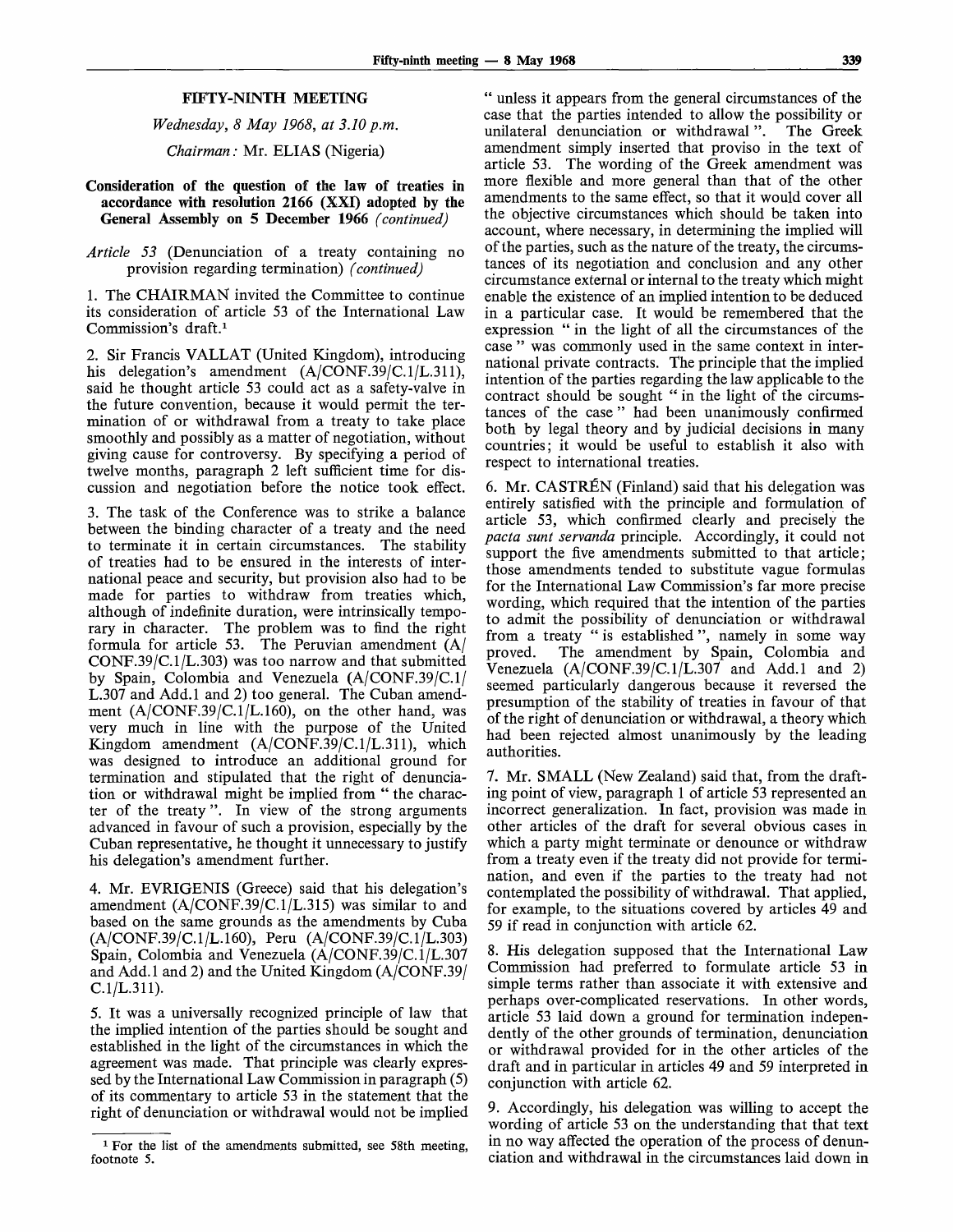other articles which did not satisfy the tests laid down in article 53. It would have been possible to specify that in article 53, but his delegation did not necessarily suggest that the Drafting Committee should consider doing so.

10. Mr. JACOVIDES (Cyprus) said that, in his delegation's view, it would be inappropriate to infer from the silence of the parties on the question that they had necessarily intended to exclude the possibility of denunciation or withdrawal, particularly since several weighty authorities had expressed the view that the right of denunciation or withdrawal might well be implied in certain types of treaty, such as treaties of alliance; in that case, the presumed intention of the parties must be that in the absence of express provisions to the contrary, the right of the parties to denounce or withdraw from the treaty after giving reasonable notice was implied in the treaty. That opinion was based upon the law as well as on sound sense as it was clear that a treaty for alliance, for example, could not remain indefinitely in force if the underlying basis of the treaty had ceased to exist. Consequently the text of article 53 should be amended accordingly.

11. The amendments by Spain, Colombia and Venezuela  $(A/CONF.39/C.1/L.307$  and Add.1 and 2), Cuba (A/CONF.39/C.1/L.160), the United Kingdom (A/CONF. 39/C.1/L.311) and Greece (A/CONF.39/C.1/L.315) served the desired purpose, in particular the United Kingdom amendment, as the character of the treaty was a primary consideration in that respect.

12. Mr. ROSENNE (Israel) said that although the International Law Commission had made a step forward in reconciling divergent views, his delegation thought that article 53 of the draft was too elliptical and that it could be improved along the lines of the amendments by Cuba (A/CONF.39/C.1/L.160), Peru (A/CONF.39/ C.1/L.303), and the United Kingdom (A/CONF.39/C.1/ L.311). If the principle of that modification was accepted, the actual wording could be left to the Drafting Committee. His delegation preferred the formula proposed by the United Kingdom. Also, that part of the amendment by Spain, Colombia and Venezuela (A/CONF.39/ C.1/L.307 and Add. 1 and 2) referring to the circumstances of the conclusion of the treaty might be expressed in article 53 although that idea was actually contained in the text of the draft.

13. His delegation could not support the broad formula suggested by Greece (A/CONF.39/C.1/L.315), namely, " in the light of all the circumstances of the case" Although the International Law Commission had used that expression in its commentary, it did not seem appropriate for inclusion in a dispositive text.

14. His delegation noted that no mention had been made in article 53 of the possibility of suspending the application of a treaty in the hypothesis dealt with in that article. The Drafting Committee might consider including a provision to that effect.

15. Mr. ARMANDO ROJAS (Venezuela) said he had nothing to add to the Spanish representative's very sound arguments in favour of the amendment by Spain  $(A/CONF.39/C.1/L.307$  and Add.1 and 2), of which his country was a sponsor. He merely wished to point out

that article 53 raised one of the most complex problems in contemporary international law, namely the right of the parties to denounce a treaty that did not contain any provisions to the contrary, or which, by its nature, must be considered as permanent.

16. According to paragraph (5) of the commentary " the character of the treaty is only one of the elements to be taken into account, and a right of denunciation or withdrawal will not be implied unless it appears from the general circumstances of the case that the parties intended to allow the possibility of unilateral denunciation or withdrawal ". In its present wording, article 53 deprived the parties to a treaty of their traditionally recognized right to denounce it, in the absence of a provision to the contrary; it was therefore unacceptable. On the other hand, the amendment by Spain, Colombia and Venezuela, by giving the principle an affirmative formulation, made it more coherent and more consistent with the right of denunciation that should be implicit in any treaty. Moreover, it took over an earlier suggestion made by the Special Rapporteur. <sup>2</sup> It laid down, as the only exceptions to the right of denunciation of or withdrawal from a treaty, the nature of the treaty and the circumstances of its conclusion.

17. With regard to paragraph 2, his delegation shared the opinion of those States which held that a twelvemonths' time-limit was likely to be too long in certain cases and that it should be shortened. Perhaps that suggestion could be put to the Drafting Committee.

18. Mr. MARESCA (Italy) said that his delegation supported article 53 of the draft. To admit that, merely by the operation of its unilateral will, a party could at a given moment terminate a treaty to which it had itself subscribed, was to consider treaties as scraps of paper. If a party wished to reserve the right to terminate a treaty, it could always insert in the treaty a clause on denunciation. If it did not intend to reserve that right, it should keep silent.

19. Article 53 thus ensured the required legal certainty. The final provision in paragraph 1 of that article introduced an element of flexibility which should be accepted cautiously.

20. His delegation could not approve any of the amendments submitted to that article as they all had more or less the same effect of increasing the possibility of the unilateral denunciation of a treaty by one of the parties and of undermining the stability of international treaties.

21. Mr. SAMRUATRUAMPHOL (Thailand) said that in the opinion of his delegation, the essential point was to find the right balance between the requirements of the stability of treaties and the need to adapt treaty relations between States to the changing conditions of the modern world. That balance cuold only be achieved by taking into consideration the diversity of legal relationships, which demanded different solutions according to the circumstances.

22. His delegation therefore regarded the nature of a treaty and the circumstances of its conclusion as no less important than the intention of the parties in determining

<sup>2</sup>  *Yearbook of the International Law Commission, 1966,* vol. II, p. 28.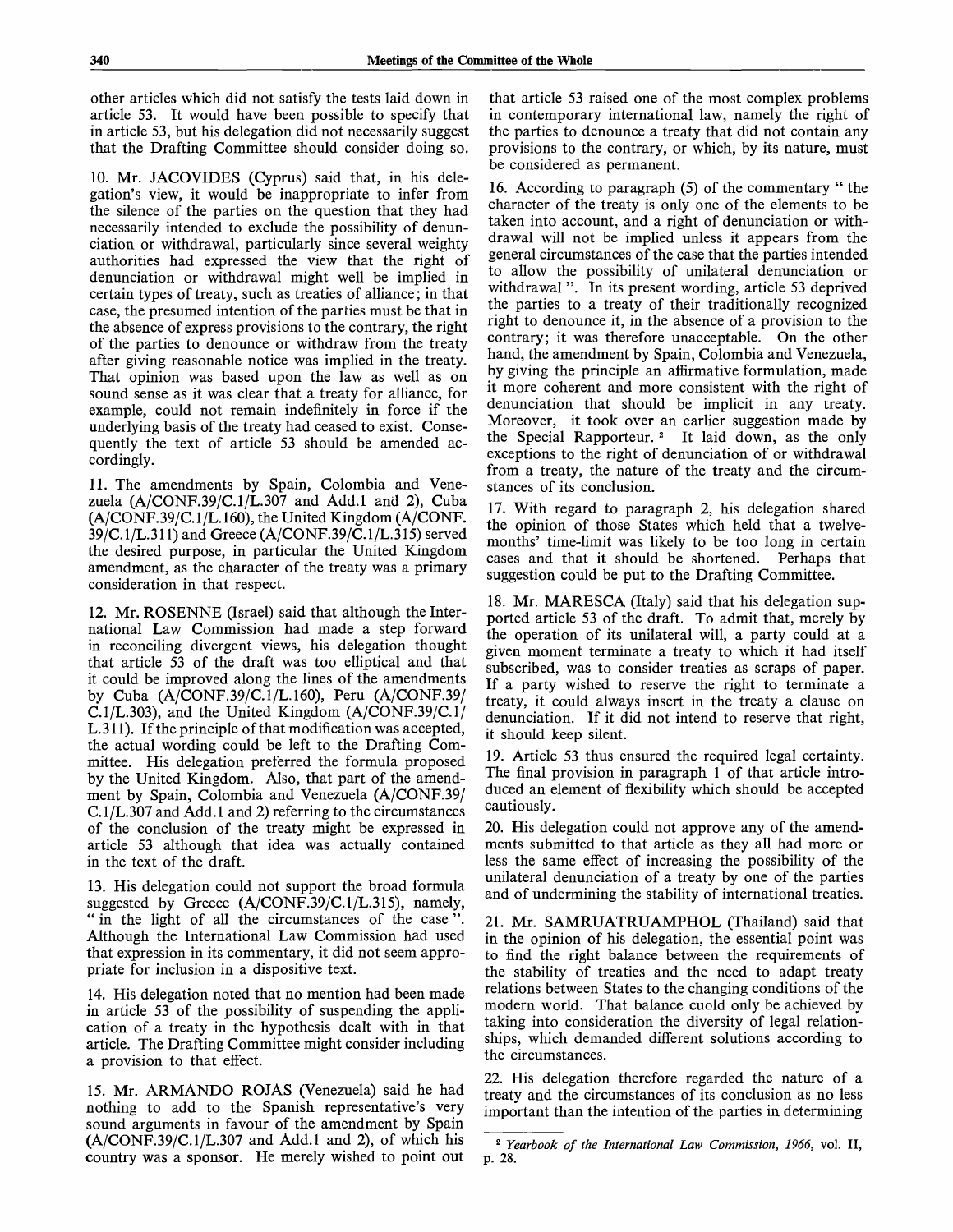whether a treaty could be denounced. The Cuban amendment (A/CONF.39/C.1/L.160) fully met that view. The amendment submitted by Spain, Colombia and Venezuela (A/CONF.39/C.1/L.307 and Add.l and 2) and the United Kingdom amendment (A/CONF.39/C.1/ L.311) also deserved consideration by the Drafting Committee. His delegation would therefore vote in favour of those amendments.

23. Mr. MIRAS (Turkey) said that in the case provided for in article 53, the normal procedure was for the parties concerned to agree to revise the treaty. The Turkish delegation therefore found the existing wording of article 53 unsatisfactory.

24. The application of article 53 necessitated legal safeguards, without which his delegation could not support the retention of the article.

25. The amendments to the article tended to enlarge its scope and the Turkish delegation could not support them. Since they concerned matters of substance, they should all be put to the vote, together with article 53 itself.

26. Mr. KOVALEV (Union of Soviet Socialist Republics) said that his delegation subscribed to the basic principle expressed in draft article 53. That principle was consonant with the rule *pacta sunt servanda,* and the Soviet delegation had repeatedly declared that one of its major concerns was that the future convention on the law of treaties should not contain provisions permitting derogation from that fundamental rule, not only of international law but also of all systems of relations between States. His delegation was dissatisfied, however, with the wording of article 53, and particularly the concluding sentence of paragraph 1. It was difficult to establish the real intention of the parties unless it was expressly indicated in the text of the treaty. The concluding sentence of paragraph 1 was therefore calculated to raise difficulties of interpretation, particularly if the parties wished to object to the withdrawal of one of their number.

27. Instead of the present wording, it would have been better to say in substance that denunciation was impossible unless the object and purpose of the treaty showed that it could be denounced, subject of course to the procedures prescribed in article 53, paragraph 2 and in article 62. Such a formula would show that peace and boundary treaties, for example, were not open to denunciation because that would conflict with the object and purpose of the treaty.

28. In any event, the Soviet delegation thought the opening portion of paragraph 1 clearly expressed the fundamental principle, and it had therefore submitted no amendment. It would support those amendments which<br>helped to clarify the text. The Cuban amendment helped to clarify the text. (A/CONF.39/C.1/L.160) came closest to the Soviet delegation's viewpoint. It would therefore vote in favour of it. The amendment submitted by Spain, Colombia and Venezuela  $(A/CONF.39/C.1/L.307$  and Add.1 and 2) went too far. The remaining amendments could be The remaining amendments could be referred to the Drafting Committee.

29. Mr. VARGAS (Chile) said his delegation supported draft article 53, which clearly reaffirmed the rule *pacta sunt servanda.* Consequently, it could not accept those amendments which would facilitate denunciation or unilateral withdrawal where the treaty contained no provision on the matter. It could not therefore support the Cuban amendment (A/CONF.39/C.1/L.160), which left it to the discretion of one party to a treaty to decide whether or not it would continue to regard itself as bound by it. That would cause many difficulties it would be better to avoid. For the same reasons, his delegation could not support the amendment submitted by Spain, Colombia and Venezuela (A/CONF.39/C.1/L.307 and Add.l and 2), which would reverse the general rule stated in article 53. It recognized, however, that the parties were entitled to denounce or withdraw from some treaties, but such cases should be an exception.

30. His delegation supported the Peruvian amendment (A/CONF.39/C.1/L.303), which emphasized even more clearly than the Commission's text the importance of the intention of the parties as an element determing the right of denunciation or withdrawal. On the other hand, it did not support the United Kingdom amendment (A/CONF.39/C.1/L.311), because the character of the treaty, however important, was not enough to determine the right of denunciation or withdrawal.

31. The Greek amendment (A/CONF.39/C.1L.315) deserved consideration by the Committee of the Whole, because it would introduce a useful element.

32. Mr. MAKAREWICZ (Poland) said he thought article 53 dealt with a particularly difficult matter. The possibility of denouncing a treaty should not be admitted too easily, since that would endanger the stability of treaties, but on the other hand, the possibility should be admitted if it was established that such was the intention of the parties. The International Law Commission had therefore rightly emphasized in its draft the importance of the intention of the parties. Many treaties contained no provision regarding their termination, in particular treaties in simplified form, which were quite common in contemporary practice; the subjects dealt with in treaties in simplified form were usually of such a nature that no one could claim that they were perpetual treaties. The right to denounce or withdraw from such treaties ought to depend on the general circumstances of the case, including the character of the treaty.

33. Several delegations which had submitted amendments had proposed the enumeration in article 53 of various objective circumstances from which the possibility of denunciation could be deduced, including the statements of the parties, the circumstances of the conclusion of the treaty and the nature of the treaty. In that respect, his delegation wished to draw attention to the Commission's commentary, which indicated the real meaning of the words " unless it is established that the parties intended to admit the possibility of denunciation or withdrawal". The Commission did not regard intention as a purely subjective element. The intention of the parties was to be inferred from " the general circumstances of the case ". The wording of paragraph 1 therefore seemed to cover all the relevant circumstances, including the statements of the parties, the circumstances of the conclusion of the treaty and, naturally, the character of the treaty. His delegation did not regard the nature of the treaty as a separate factor with respect to the intention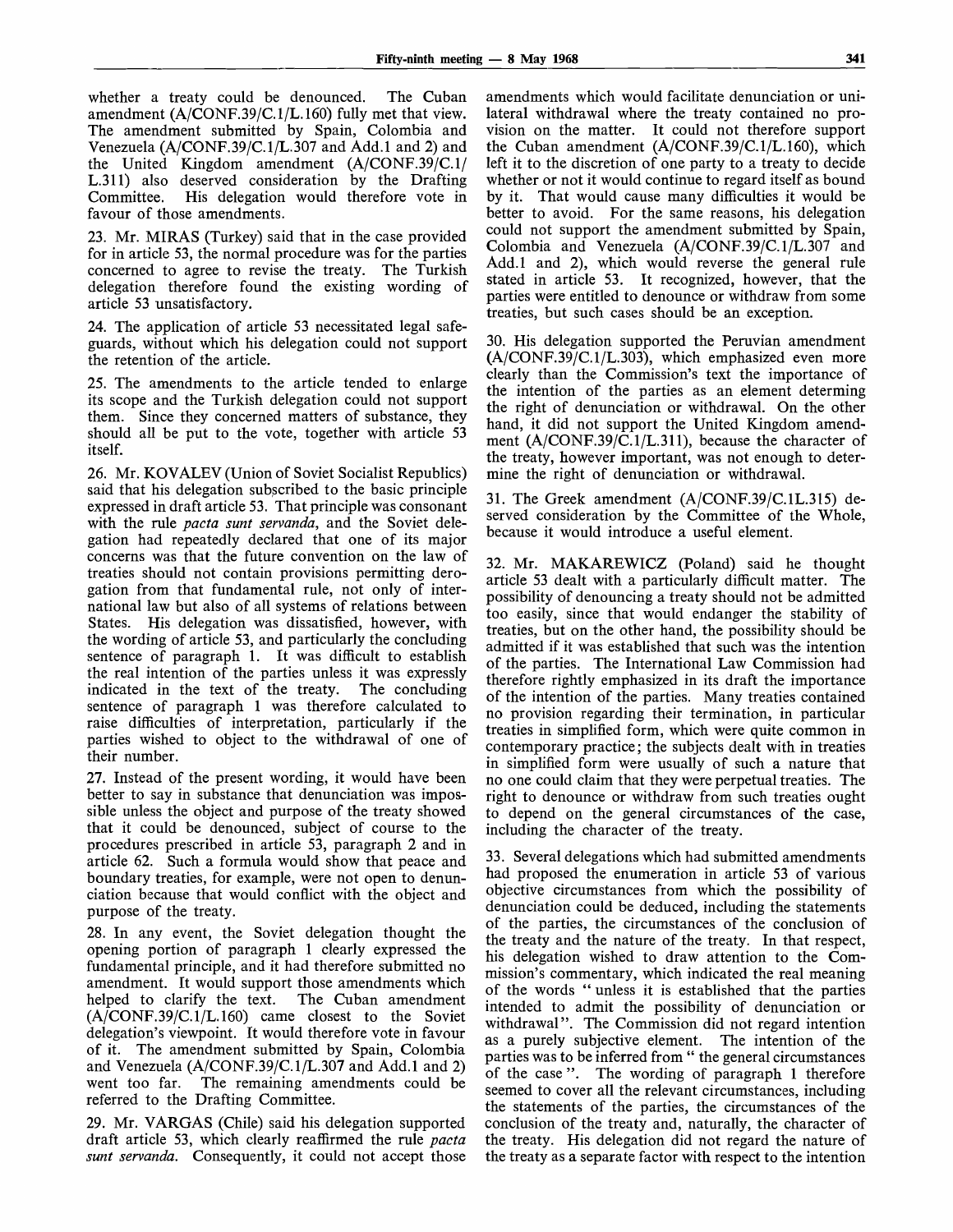of the parties. It approved of the idea expressed in the second sentence of paragraph (5) of the commentary. 34. The Commission had rightly stressed that the very character of some treaties excluded the possibility that the contracting States intended them to be open to unilateral denunciation or withdrawal. Treaties of peace and treaties fixing territorial boundaries were cases in point.

35. Mr. MOUDILENO (Congo, Brazzaville) said he fully supported the Cuban representative's remarks and would vote for the Cuban amendment (A/CONF.39/  $C.1/L.160$ . The ceding of bases by small and weak States to other States was a very dangerous practice, as such a base often constituted a starting-point for a war of aggression against the country in whose territory it was situated or against a third State.

36. Mr. BISHOTA (United Republic of Tanzania) said that his delegation supported the original text of article 53. It might perhaps be useful to insert the word " unilateral " before the word " withdrawal", so as to bring out clearly the distinction between articles 51 and 53.

37. Mr. KEARNEY (United States) thought that article 53 in its present form established a rule the application of which was simple and comprehensible. The amendments submitted created additional problems and did not provide any means for their solution. His delegation therefore supported the International Law Commission's text of article 53.

38. Mr. POP (Romania) pointed out that there were many treaties which did not contain any provision relating to their termination or denunciation and that the lack of such provisions had been a source of many difficulties in international relations. In certain cases, the denunciation of such a treaty had called forth protests, whereas in others it had been accepted without demur. In view of the differing practice of States in that respect, doctrine was also divided. Of the two possible solutions, namely the prohibition of denunciation or withdrawal and the possibility of denunciation and withdrawal in certain circumstances, his delegation considered that the second solution was preferable, because it was more in line with the new aspects of State practice.

39. Prohibition of the denunciation of treaties could be interpreted to mean that treaties were of unlimited duration and had a permanent character. That idea had been rejected by States. That did not mean, however that all treaties, without exception, could be denounced, despite the fact that they contained no express provision to that effect. In that case, it could be assumed that the parties, by not including any such clause in the treaty, had not admitted in principle the right of denunciation or withdrawal. But such a presumption might yield to clear proof of a contrary intention by the parties. For that reason, his delegation was in favour of the rule laid down in article 53 of the draft.

40. The question that the Committee had to decide was whether article 53 should confine itself to mentioning the intention of the parties or whether it should mention certain objective elements whereby the will of the parties could be determined. Those elements, such as the nature of the treaty, declarations by the parties or other circumstances might help in ascertaining the will of the

parties. For that reason, the Cuban amendment (A/CONF.39/C.1/L.160 deserved consideration.

41. Mr. MYSLIL (Czechoslovakia) thought that the Commission should have tried to make a distinction between the different types of treaties for purposes of the application of article 53. For example, in the case of general multilateral treaties, stability might be the rule; they could be revised. In the case of bilateral agreements, they could be denounced, with the exception of peace treaties and treaties fixing territorial boundaries. The will of the parties might not be a decisive factor. The nature or type of treaty should also be taken into consideration. That was the idea behind the Cuban amendment (A/CONF.39/C.1/L.160), which his delegation would accordingly support. The amendment by Spain, Colombia and Venezuela (A/CONF.39/C.1/L.307 and Add.l and 2) went too far and was unacceptable.

42. Mr. ALCIVAR-CASTILLO (Ecuador) said that the nature of the treaty was not a contributory factor but a separate ground for terminating a treaty. Consequently, his delegation fully supported the Cuban amendment (A/CONF.39/C.1/L.160).

43. Mr. KEBRETH (Ethiopia) said that his delegation thought—and that attitude was justified by the International Law Commission's comments—that for certain categories of treaty, the nature of the treaty was the only controlling factor in determining the intention of the parties to admit the possibii ty of denunciation or withdrawal. The Commission had cited specific examples in that connexion. In those circumstances, his delegation approved the Commission's text.

44. Sir Humphrey WALDOCK (Expert Consultant) said that the International Law Commission had been in favour of the stability of treaties save where a different intention of the parties could be inferred from certain factors. The formulation of that article, which was the opposite of that proposed by Spain, had been arrived at after very thorough study.

45. As to the phrase " unless it is established ", it should be remembered that, in the 1963 version of the article under consideration, the Commission had enumerated the factors from which to determine the intention of the parties. The article had provided: "unless it appears from the character of the treaty and from the circumstances of its conclusion or the statements of the parties ".<sup>8</sup> The amendments submitted differed from that version in that they made the character of the treaty a separate element bearing no relation to the statements of the parties or to the circumstances surrounding the conclusion of the treaty. In its latest version the Commission had used the words " unless it is established ", which meant that certain evidence was needed; it had not mentioned the various elements available as grounds for denunciation or withdrawal. It had used a general form of words which covered by implication the character of the treaty, the circumstances of its conclusion and the statements of the parties, in other words all the elements mentioned in the amendments.

46. The New Zealand representative had raised a question of form which might also be a question of substance.

<sup>3</sup>  *Yearbook of the International Law Commission, 1963,* vol. II, p. 200, article 39.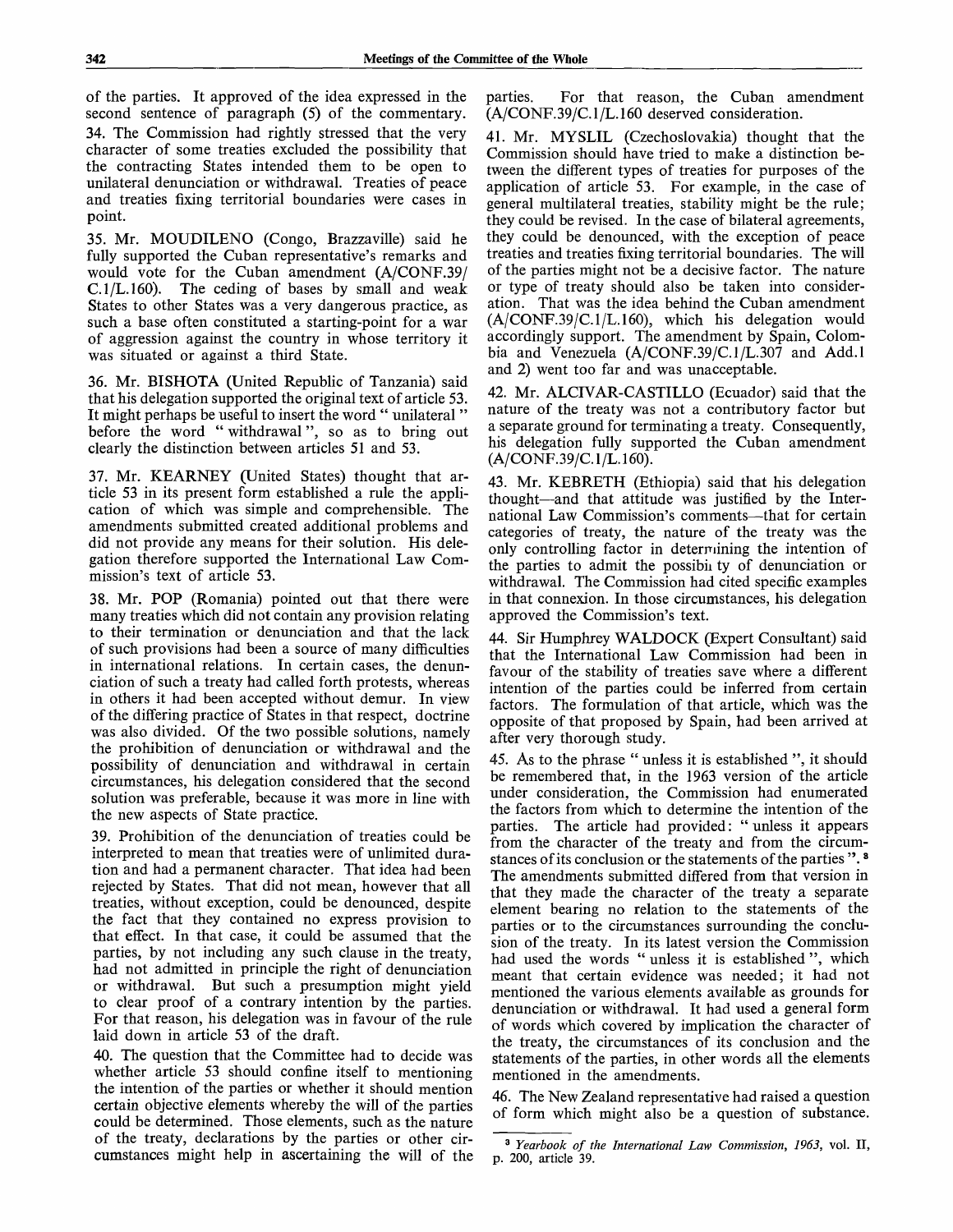His observations regarding the Commission's intention were accurate. In that article the Commission had dealt with those cases in which the parties had the right of denunciation or withdrawal and were not required to furnish further grounds for such action. The ground here was the intention of the parties; it was entirely different from all other grounds for termination of a treaty. The Drafting Committee should take note of the New Zealand representative's observation and consider whether it would not be advisable to insert a safeguard clause.

47. Mr. ALVAREZ TABIO (Cuba) explained that his amendment related only to paragraph 1 of article 53. His delegation had no objection to paragraph 2.

48. Mr. RUIZ VARELA (Colombia) said that his delegation had joined in sponsoring the Spanish amendment  $(A/CONF.39/C.1/L.307$  and Add.1 and 2); the text of that amendment was affirmative in form, well balanced and in keeping with legal theory and international practice. It stated a general rule on capacity to denounce a treaty which contained no provision regarding termination, and it provided a means of preserving the freedom of action of parties wishing to terminate a treaty. At the same time it provided for exceptions to that rule.

49. A further reason why his delegation supported the Spanish amendment was that it was in keeping with the provisions of the Convention on Treaties adopted by the Sixth International Conference of American States at Havana in 1928.<sup>4</sup>

50. Article 14 of that Convention specified, among the grounds for termination of a treaty, its " total or partial denunciation ". As to the conditions for denunciation, article 17 provided that, in the absence of a special clause, " a treaty may be denounced by any contracting State, which State shall notify the others of this decision, provided it has complied with all obligations covenanted therein "; the treaty terminated one year after the notification was made. That Convention was a useful contribution by the American countries to general international law; it was still the only instrument of positive law in existence on the subject, and was recognized by all specialists in international law as an excellent piece of codification. That provided his delegation with a further reason for vigorous support of the Spanish amendment (A/CONF.39/C.1/L.307 and Add.l and 2).

51. Sir Francis VALLAT (United Kingdom) said that Sir Humphrey Waldock had raised a point which emerged from the International Law Commission's commentary: namely that, in order to have the right to denounce a treaty in virtue of article 53, it was necessary to rely on some element other than the character of the treaty. There was no doubt, however, that in certain cases the character of the treaty was the only guide. That was a practical consideration which the Convention should take into account. That idea was embodied in the Cuban amendment (A/CONF.39/C.1/L.160). Since that amendment affected only paragraph 1, his delegation was prepared to support it. He asked whether the word " statement" in that amendment ought not to be in the plural.

52. Mr. ALVAREZ TABIO (Cuba) confirmed that the amendment referred to the statements (in the plural) of the parties.

53. Sir Humphrey WALDOCK (Expert Consultant) said that the United Kingdom representative's comment was more applicable to the 1963 text, since in the new text the Commission had not listed separately the various elements from which to determine the intention of the parties but had used a very general form of words.

54. The CHAIRMAN put to the vote the amendments to article 53, beginning with the amendment submitted by Spain, Colombia and Venezuela (A/CONF.39/C.1/ L.307 and Add.l and 2) as being the furthest removed from the original text.

*The amendment submitted by Spain, Colombia and Venezuela (A/CONF.39/C.1/L.307 and Add.l and 2) was rejected by 55 votes to 10, with 21 abstentions.*

*The Cuban amendment (A/CONF.39/C.1/L.160) was rejected, 34 votes being cast in favour and 34 against, with 24 abstentions.*

*The United Kingdom amendment (A/CONF.39/C.1/ L.311) was adopted by 26 votes to 25, with 37 abstentions.*

*The Peruvian amendment (A/CONF.39/C.1/L.303) was rejected by 41 votes to 5, with 43 abstentions.*

55. Mr. EVRIGENIS (Greece) said that, in the light of the explanations given by the Expert Consultant, his delegation withdrew its amendment (A/CONF.39/C.1/ L.315).

56. The CHAIRMAN suggested that draft article 53, together with the United Kingdom amendment (A/CONF.39/C.1/L.311), should be referred to the Drafting Committee.

*It was so agreed<sup>5</sup>*

*Article 54* (Suspension of the operation of a treaty by consent of the parties)<sup>6</sup>

57. Mr. ALVARADO (Peru), introducing his delegation's amendment (A/CONF.39/C.1/L.304) to article 54, subparagraph *(a),* explained that it raised no problem of substance; its sole purpose was to make an explicit reference to the conditions laid down in the treaty itself with regard to the suspension of its operation.

58. His delegation had submitted an identical amendment  $(A/CONF.39/C.1/L.231)$  to article 51, concerning termination of or withdrawal from a treaty, and considered it desirable that sub-paragraph *(a)* of article 54, concerning the suspension of the operation of a treaty, should be drawn up in equally clear language. The wording which his delegation proposed would make the sub-paragraph more definite and at the same time widen its scope, for it provided that the operation of a treaty might be suspended in conformity with several provisions instead of only one. In other words, it presented in a general form what the International Law Commission had presented in a restricted from. Since it was a drafting amendment (A/CONF.39/C.1/L.316), which would enable mittee without being put to the vote.

59. Mr. EVRIGENIS (Greece) introduced the Greek amendment (A/CONF.39/C.1/L.316) which would enable

<sup>4</sup>  *Sixth International Conference of American States: Final Act (motions, agreements, resolutions and Conventions)* (Havana, 1928), p. 135.

<sup>&</sup>lt;sup>5</sup> For resumption of the discussion on article 53, see 81st meeting. <sup>8</sup> The following amendments had been submitted: Peru, A/CONF. 39/C.1/L.304; Greece, A/CONF.39/C.1/L.316.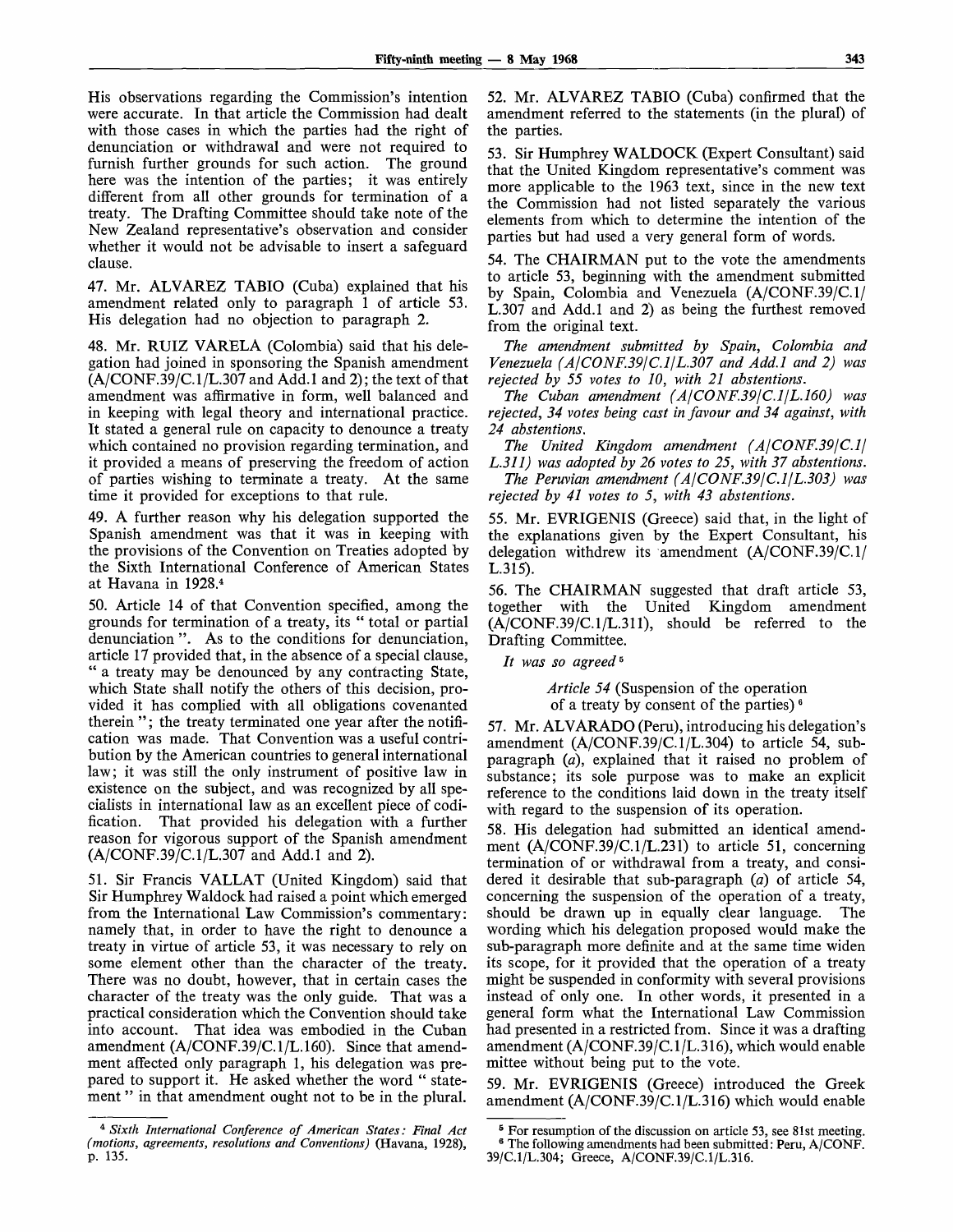the parties to suspend the operation merely of certain provisions of a treaty. The introduction of that element of flexibility would be in keeping with the principle laid down in article 41, paragraph 1, which, it would seem, met with the approval of the Committee of the Whole. The Greek amendment could equally well be examined when the discussion of article 41 was resumed.

60. Mr. GEESTERANUS (Netherlands) said that the words " all the parties ", used in paragraph *(b),* raised a problem. It might perhaps be desirable not to limit the rule exclusively to the parties, but to take into account the interests of other States which had expressed their consent to be bound by the treaty but for which the treaty had not yet entered into force. The Netherlands had already submitted amendments on those lines to articles 36 and 51 (A/CONF.39/C.1/L.232 and L.313), and those amendments had been referred to the Drafting Committee. If the Drafting Committee accepted those two amendments, it might perhaps consider making the same change in article 54.

61. Sir Humphrey WALDOCK (Expert Consultant), replying to a question put by Mr. LUKASHUK (Ukrainian Soviet Socialist Republic), said that the International Law Commission had not imagined that article 41 could apply to the cases covered by article 54. The parties were sovereign in the matter of separability and in that of suspension, but article 41 dealt with rights conferred on the parties individually, whereas article 54 was concerned with an agreement among the parties.

62. The idea expressed in the Greek amendment seemed self-evident: since the parties might agree to suspend the operation of the treaty as a whole, they could manifestly agree to suspend the operation of certain of its provisions.

63. The CHAIRMAN suggested that article 54, together with the amendments, should be referred to the Drafting Committee.

*It was so agreed."<sup>1</sup>*

#### TEXTS PROPOSED BY THE DRAFTING COMMITTEE

64. The CHAIRMAN invited the Chairman of the Drafting Committee to introduce the text of articles 9, 9 *bis,* 10 and 10 *bis* adopted by that Committee.

65. Mr. YASSEEN, Chairman of the Drafting Committee, said that he proposed first of all to make a few general remarks concerning the procedure for the drafting of articles in the different working languages. Those members of the Drafting Committee whose language was Chinese, Spanish or Russian carefully studied the text of the International Law Commission's draft prepared in their language and submitted from time to time to the Drafting Committee corrections to the syntax or terminology. The Committee then referred such corrections to the Conference's language services so that the latter could ensure that they did not affect the versions in the other languages. All the corrections relating to their own particular language alone were incorporated in the text of that version submitted by the Committee to the Committee of the Whole. To avoid tiresome repetitions, he would abstain from enumerating those corrections

when submitting to the Committee of the Whole the articles adopted by the Drafting Committee, but would merely draw attention to the changes made by the Committee itself at its meetings.

## Article 9 (Authentication of the text)<sup>8</sup>

66. Mr. YASSEEN, Chairman of the Drafting Committee, said that article 9 had been approved by the Committee of the Whole at its fifteenth meeting. The Drafting Committee had not considered it necessary to make any changes.

## *Article 9 was approved.*

## (New article) *Article 9* bis 9

67. Mr. YASSEEN, Chairman of the Drafting Committee, said that the text for article 9 *bis* adopted by the Drafting Committee read as follows:

#### *"Article 9* bis

" The consent of a State to be bound by a treaty may be expressed by signature, exchange of instruments constituting a treaty, ratification, approval, acceptance or accession, or by any other means if so agreed."

68. At its 18th meeting the Committee of the Whole had adopted the principle common to two amendments, namely, the amendment submitted by the United States and Poland (A/CONF.39/C.1/L.88 and Add.l) proposing a new article 9 *bis,* and that submitted by Belgium (A/CONF.39/C.1/L.111) proposing a new article 12 *bis.* 69. The Committee had noted that the legal effect of those two amendments was the same: both laid down a subsidiary rule which left it open to the parties to agree to another method of expressing consent to be bound by a treaty. Most members of the Committee had preferred the formula proposed by the United States and Poland, as an introduction to the articles relating to methods of expressing consent to be bound by a treaty. The Drafting Committee had made only one change in the text proposed in the United States and Polish amendment; it had added a comma after the word " accession ".

70. Mr. HARRY (Australia) pointed out that in article 2, paragraph *l(b),* the different methods of expressing consent to be bound by a treaty had been enumerated in a slightly different order than in article 9 *bis.* When it came to consider article 2, the Drafting Committee might perhaps rearrange those terms so that they appeared in the same order as in article 9 *bis.*

71. The CHAIRMAN thought that that would be possible, as the content of article 9 *bis* would determine the final form of paragraph *l(b)* of article 2.

*Article 9* bis *was approved.*

*Article 10* (Consent to be bound by a treaty expressed by signature)<sup>10</sup>

72. Mr. YASSEEN, Chairman of the Drafting Committee, said that the text for article 10 adopted by the Drafting Committee read as follows:

<sup>8</sup> For earlier discussion of article 9, see 15th meeting.

<sup>9</sup> For earlier discussion of the proposed new article 9 *bis,* see 15th and 18th meetings. The proposed new article 12 *bis* was discussed at the 18th meeting.

<sup>7</sup> For resumption of the discussion on article 54, see 81st meeting.

<sup>10</sup> For earlier discussion of article 10, see 17th meeting.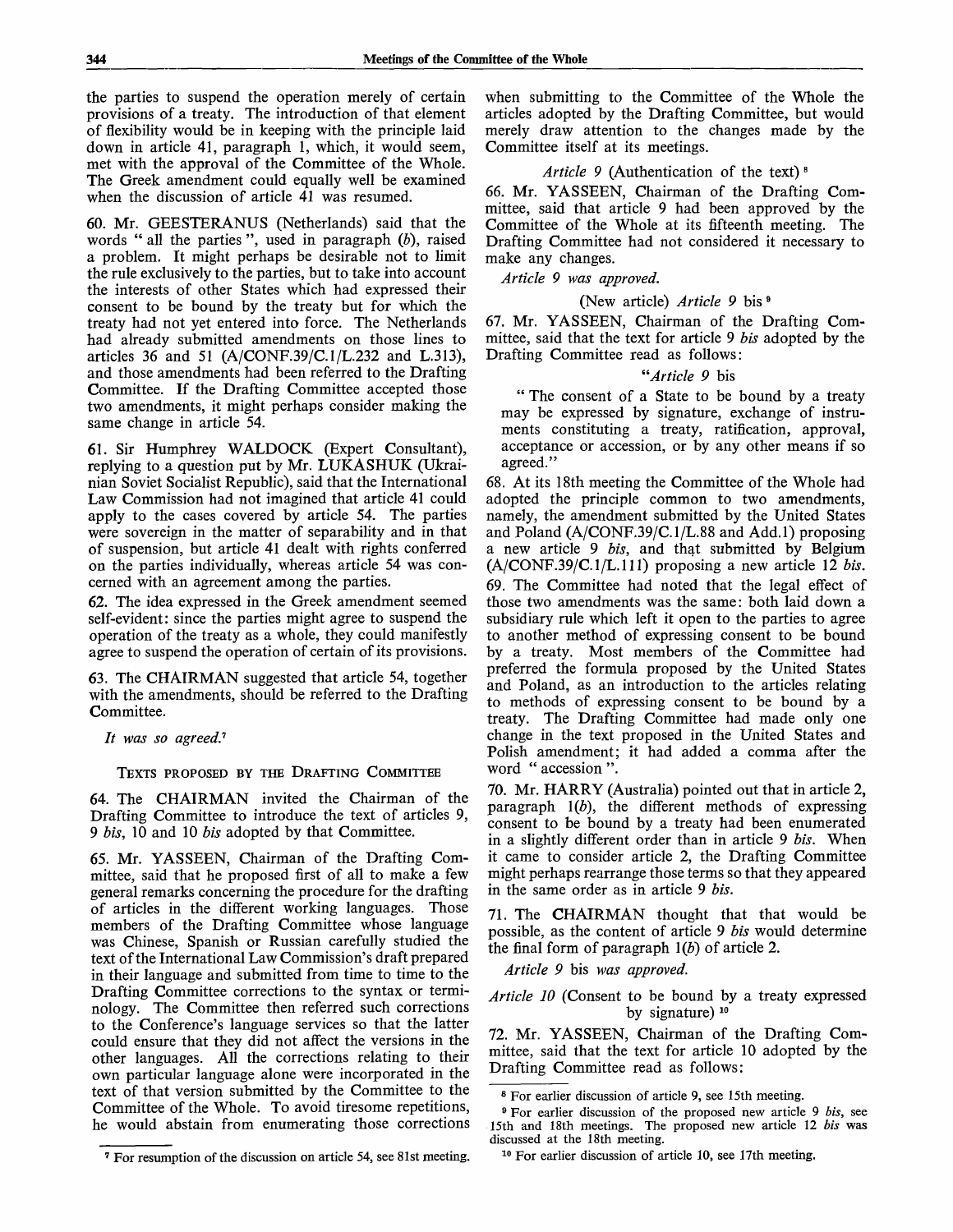#### *"Article 10*

*" I.* The consent of a State to be bound by a treaty is expressed by the signature of its representative when:

" *(a)* the treaty provides that signature shall have that effect;

" $(b)$  it is otherwise established that the negotiating States were agreed that signature should have that effect;

" $(c)$  the intention of the State to give that effect to the signature appears from the full powers of its representative or was expressed during the negotiation.

" 2. For the purposes of paragraph 1:

" *(a)* the initialling of a text constitutes a signature of the treaty when it is established that the negotiating States so agreed;

" (&) the signature *ad referendum* of a treaty by a representative, if confirmed by his State, constitutes a full signature of the treaty."

73. The Drafting Committee had followed the suggestion made in a Spanish amendment (A/CONF.39/C.1/L.108) that the words " in question " after the word " State " in paragraph 1 *(c)* should be deleted. Those words added nothing to the meaning and created serious difficulties for the Spanish translation.

74. The Drafting Committee had not seen fit to accept any of the other amendments referred to it by the Committee of the Whole.

*Article 10 was approved.*

(New article) *Article 10* bis (Consent to be bound by a treaty expressed by an exchange of instruments constituting a treaty)<sup>1</sup>

75. Mr. YASSEEN, Chairman of the Drafting Committee, said that the text for the new article 10 *bis* adopted by the Drafting Committee read as follows:

### *"Article 10* bis

" The consent of States to be bound by a treaty constituted by instruments exchanged between them is expressed by that exchange when:

" *(a)* the instruments provide that their exchange shall have that effect;

" *(b)* it is otherwise established that those States were agreed that the exchange of instruments should have that effect."

76. He reminded the Committee of the Whole that, at its 18th meeting, it had adopted the Polish amendment (A/CONF.39/C.1/L.89) proposing a new article 10 *bis* on the expression of the consent of States to be bound by a treaty constituted by instruments exchanged between the parties. In practice, that type of treaty frequently took the form of an exchange of notes.

77. The Drafting Committee had based itself on the Polish amendment, but had redrafted it so as to take account of the Committee of the Whole's decisions on the other articles relating to the expression of consent; the Committee of the Whole had deemed it inappropriate to include a subsidiary rule in favour of a particular

method of expressing that consent.<sup>12</sup> The wording of the Polish amendment might be construed to mean that it was stating a subsidiary rule establishing the presumption that an exchange of instruments constituted a treaty. That was the conclusion that had been arrived at by the majority of the members of the Drafting Committee.

78. Mr. ROSENNE (Israel) said that he saw no objection, in principle, to the adoption of article 10 *bis.* In his view, the two new articles 9 *bis* and 10 *bis* were useful additions.

79. Article 10 *bis,* however, contained the expression " The consent of States", whereas in all the other articles relating to participation in a treaty the expression " The consent of a State " had been used. Perhaps the Drafting Committee might consider that point and decide whether the plural form should be retained in article 10 *bis.*

80. Mr. HARRY (Australia) said that his delegation had noticed the slight difference in drafting and had thought that it was deliberate; since article 10 *bis* concerned an exchange of instruments between at least two States, the plural seemed to be justified.

81. Mr. BUX (Sweden) said that the Committee of the Whole had adopted the Polish amendment by 42 votes to 10, with 27 abstentions. The text of article 10 *bis* submitted by the Drafting Committee was completely different from the text proposed by Poland. His delegation had made reservations on that matter in the Drafting Committee. The Polish proposal had above all the merit of establishing a legal presumption, a residual rule which was undisputed in his delegation's view—that when a treaty had been entered into by means of an exchange of notes, the expression of consent lay in that exchange, unless otherwise expressly agreed.

82. There was undoubtedly much controversy on the question whether treaties generally entered into force by signature or ratification. The Committee of the Whole had not settled that question. But his delegation did not think there was much doubt that agreements in the form of an exchange of notes, unless otherwise provided, became binding on the parties at the time of such exchange, without any need for subsequent approval. Attempts had already been made to establish a rule that agreements in so-called simplified form did not require ratification. His delegation had never believed in the possibility of finding a workable definition of such agreements. Nevertheless, it recognized that an exchange of notes did constitute a definable category of agreements. It would be regrettable therefore not to provide, at least for that kind of agreement, a rule to the effect that no subsequent approval was required after the exchange of instruments, unless otherwise agreed between the parties.

83. Unfortunately, the Drafting Committee had drawn up a text which, unlike the Polish amendment adopted by the Committee of the Whole, contained no residuary rule, but merely followed the pattern of other provisions relating to consent. There was a danger that the Drafting Committee's text would throw doubt on the existence of that rule and would therefore be a step backwards rather than forwards. In fact, it was purely descriptive.

<sup>11</sup> For earlier discussion of the proposed new article 10 *bis,* see 17th and 18th meetings.

<sup>12</sup> See 18th meeting.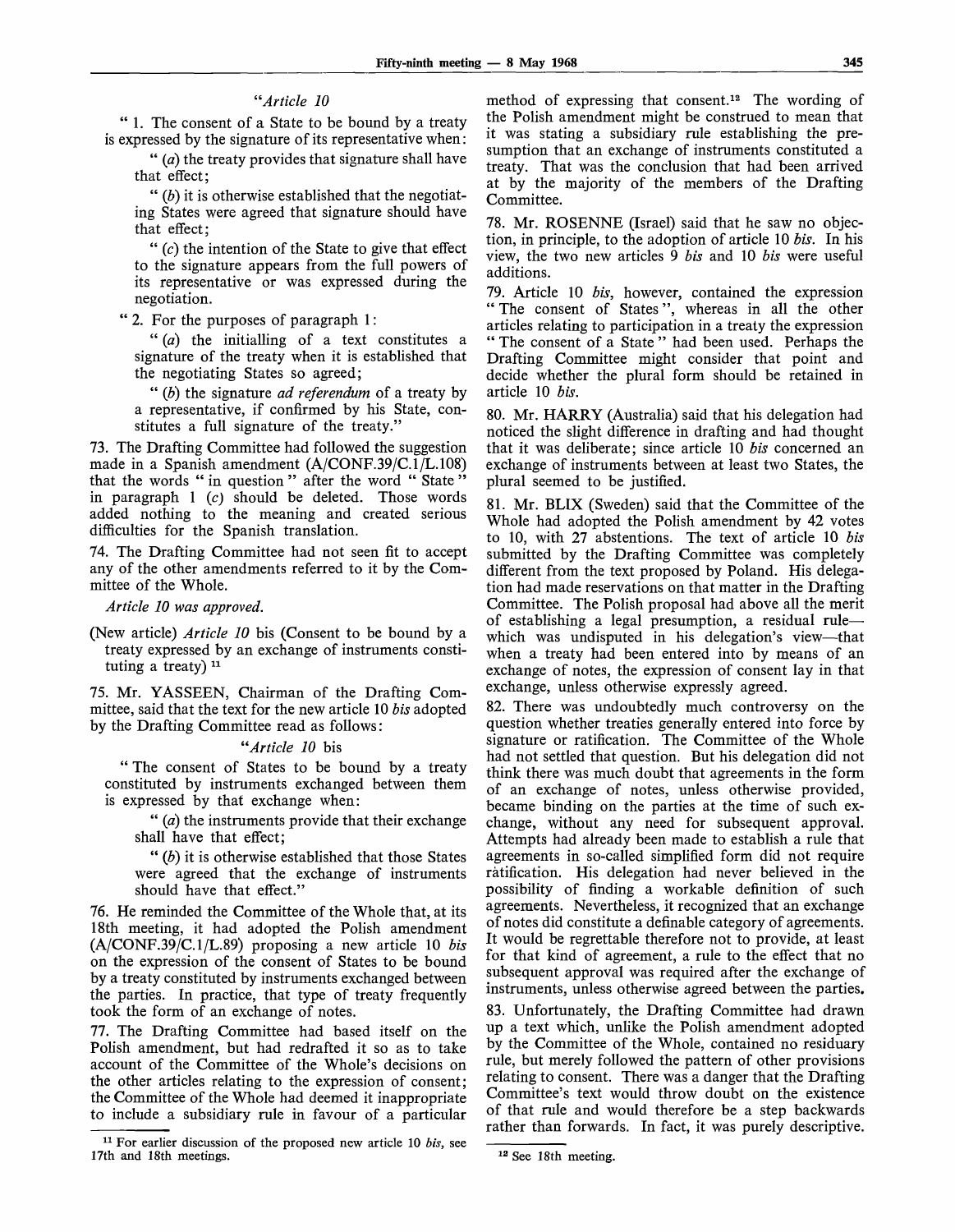84. His delegation realized the difficulty of finding a satisfactory formulation for the idea contained in the Polish amendment. However, the Drafting Committee might perhaps endeavour to render that idea more faithfully. He would suggest a wording such as: "The consent of States to be bound by a treaty constituted by instruments exchanged between them and embodying agreement between them is expressed by that exchange, unless the States have otherwise agreed ".

85. If the Drafting Committee's text was put to the vote, his delegation would be obliged to abstain.

86. Mr. ROSENNE (Israel) said that his comment was not merely that the word " State " should be put in the singular. He had wished to draw the Committee's attention to the fact that the expression " the consent of States " in article 10 *bis* was a new concept in the context of the articles on the conclusion of treaties, and while the intention of the Drafting Committee was clear, the text proposed could give rise to difficulties. He therefore thought that the Drafting Committee should re-examine the matter.

87. Subject to that, the Israel delegation would be prepared to vote for the article as a whole.

88. Mr. YASSEEN, Chairman of the Drafting Committee, said that the expression " The consent of States" was justified since it was stated in article 10 *bis* that consent was expressed by an exchange of instruments, and several States were therefore involved.

89. With regard to the Swedish representative's comments, he said that the majority of the members of the Drafting Committee had interpreted the decision of the majority of the Committee of the Whole on the Polish amendment as signifying that there was no need to lay down a residuary rule prescribing an exchange of instruments. The Drafting Committee had taken into account the attitude of the Committee of the Whole concerning other ways of expressing consent, in particular signature and ratification; and the Committee of the Whole had clearly decided not to accept any other method as a residuary rule to be applied when the treaty did not provide otherwise.

90. Mr. DE BRESSON (France) said he agreed with the remarks of the Chairman of the Drafting Committee.

91. Mr. MATINE-DAFTARY (Iran) said he thought the Drafting Committee's wording was a little too free. Treaties in simplified form were the exception. His delegation maintained the view it had already expressed in the Committee of the Whole, namely that ratification was the rule and that other cases should be the exception. Article 10 *bis* as proposed might give rise to abuse by .States that desired to evade ratification.

92. He supported the proposal to refer the article to the Drafting Committee once again.

93. Mr. NAHLIK (Poland) said he agreed with the Chairman of the Drafting Committee about the comment of the Israel representative.

94. With regard to the wording of the article, he fully supported the Swedish representative. When an agreement had been concluded in the form of an exchange of notes, it only rarely required ratification.

95. Mr. JAGOTA (India) said he saw no difference in substance between the wording proposed in the Polish amendment and that of the Drafting Committee. The concluding words of the Polish amendment stated a residuary rule; that rule also existed in a more positive form in the wording proposed by the Drafting Committee, which explained in greater detail how to ascertain whether States had expressed their consent. Article 10 *bis* was worded consistently with article 10 and the other articles concerning consent. The new formula suggested by the Swedish representative was less satisfactory.

96. The plural form of the word " States " at the beginning of the article was justified since several States would have expressed their consent.

97. The proposed wording was acceptable and did not need to be referred back to the Drafting Committee.

98. Mr. WERSHOF (Canada) said it would be better to defer the vote on article 10 *bis.* To send it back to the Drafting Committee would not imply criticism. The Drafting Committee would simply be invited to reexamine the article, and might very well do no more than confirm its wording. The Committee of the Whole had, however, adopted the Polish amendment, and in view of what the Polish representative had just said, it could scarcely approve a new version which did not fully express the Polish delegation's intentions.

99. Mr. YASSEEN, Chairman of the Drafting Committee, said that the Drafting Committee had spent several meetings on formulating article 10 *bis,* which was a difficult article. The proposed wording expressed the opinion of the majority of the Drafting Committee, whose views could scarcely have changed. If the Committee of the Whole wished to send the text back to the Drafting Committee, it would also have to give it precise instructions. The Drafting Committee could not take upon itself to lay down a residuary rule about a means of expressing consent for which the International Law Commission had not even provided, particularly since the Committee of the Whole had decided not to stipulate a residuary rule in the articles concerning other means of expressing consent.

100. Mr. JIMENEZ DE ARECHAGA (Uruguay) said he agreed with the comments by the Chairman of the Drafting Committee. The Drafting Committee had considered not only the decision of the Committee of the Whole on the Polish amendment but also its decisions on all the other ways of expressing consent. The Czechoslovak delegation, which had proposed the statement of a residuary rule in the article on signature, had withdrawn its proposal on the ground that it had not secured sufficient support in the Committee of the Whole.<sup>13</sup> Neither had a proposal of a group of Latin American States to treat ratification as a residuary rule been accepted by the majority.<sup>14</sup> The Drafting Committee had therefore considered that the Committee of the Whole had confirmed the attitude taken by the International Law Commission and had not desired to establish a residuary rule but merely to indicate a procedure.

<sup>&</sup>lt;sup>13</sup> See 18th meeting, paras. 7 and 8.

<sup>14</sup>  *Ibid.,* para. 14.